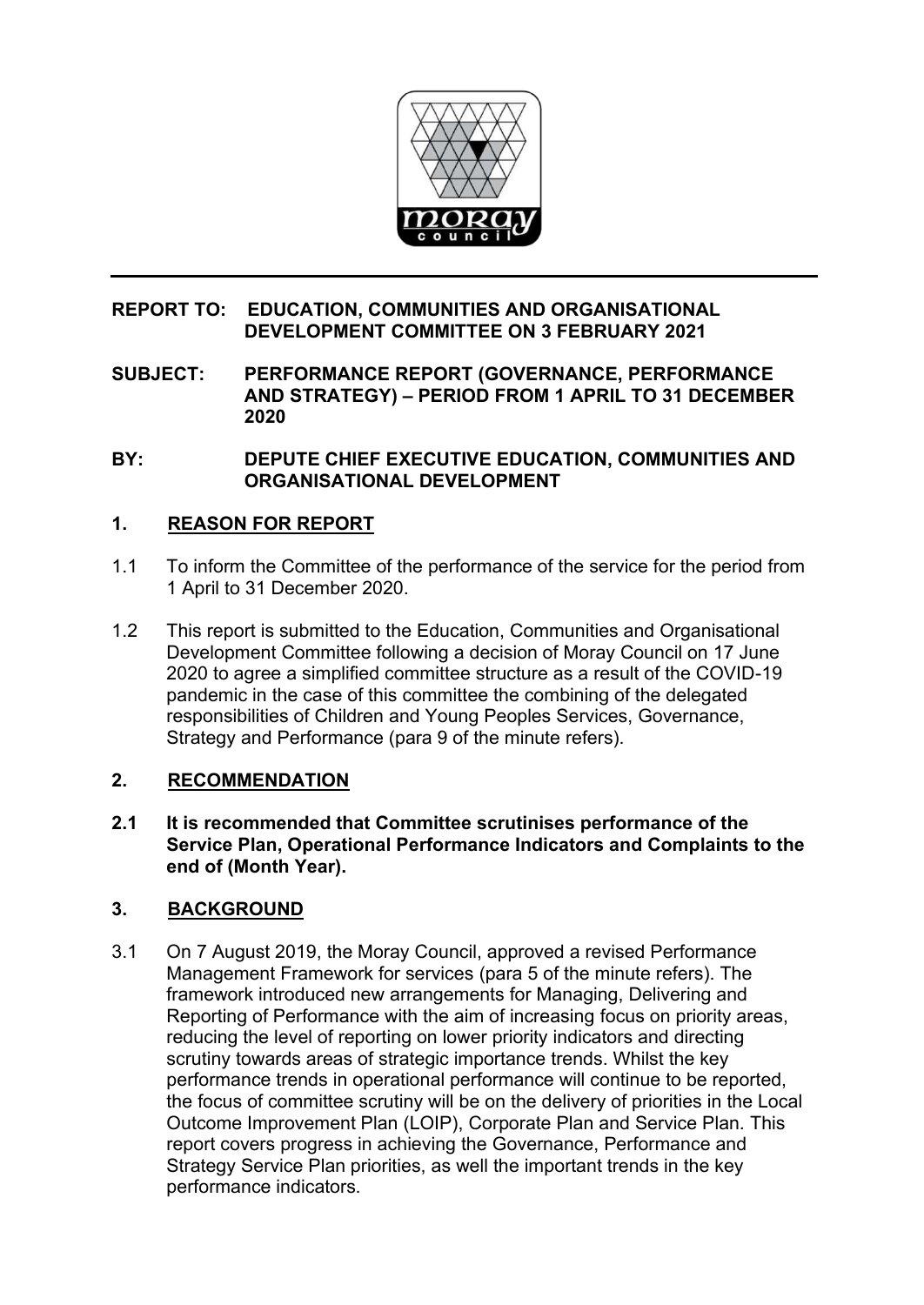3.2 The Performance Monitoring Statements document was developed to support the Performance Management Framework. This half-yearly performance report refers to this document. The document includes tabular updates on actions, indicators relating to Service Plan priorities as well as complaints data, and can be found at: [http://www.moray.gov.uk/moray\\_standard/page\\_92321.html](http://www.moray.gov.uk/moray_standard/page_92321.html) 

# **4. SUMMARY OF PERFORMANCE**

- 4.1 At a meeting of the Education, Communities and Organisational Development Committee on 18 November 2020, approval was given for the Governance, Performance and Strategy Service Plan covering the period 2020-2022 (para 33 of the minute refers). As per the Performance Management Framework, this Service Plan consists of two distinct sections;
	- Strategic Outcomes locked down against commitments in National Outcomes, the Local Outcome Improvement Plan and the Corporate Plan.
	- Service Level Outcomes reflecting service priorities not covered in higher level plans.
- 4.2 A total of 25 actions were included in the Service Plan; 3 actions have missed their completion date of December 2020 as highlighted in paragraphs 4.6 and 4.7 below.

Overall, the Service Plan was 30% complete at the end of Quarter 3 2020-21; on schedule for completion by the end of March 2022.

| Level of<br><b>Action</b>    | Number of<br><b>Actions</b> | <b>Expected completion by</b><br>end December 2020 | <b>Actual completion by</b><br>end December 2020 |
|------------------------------|-----------------------------|----------------------------------------------------|--------------------------------------------------|
| Strategic<br><b>Outcomes</b> | 15                          |                                                    |                                                  |
| Service<br>Level<br>utcomes  | 10                          |                                                    |                                                  |

### **Effect of COVID-19 response on Service plan and operational activity**

- 4.3 There has been a significant impact on services ability to progress service plan activity and to keep routine services running as normal as a result of the Council COVID-19 response. This is reflected in the data within this report.
- 4.4 Many services have seen a change in focus in their normal activity. Whilst much of this new activity has been captured and reported through the Emergency Cabinet, Members Briefings and composite reports to the combined Service committees, it has not been formally recorded through performance indicators. The following headings give an indication of the activity and scale of this change of focus within Governance Strategy and Performance Services:

**Access points**: closed with staff helping to deal with increased email traffic.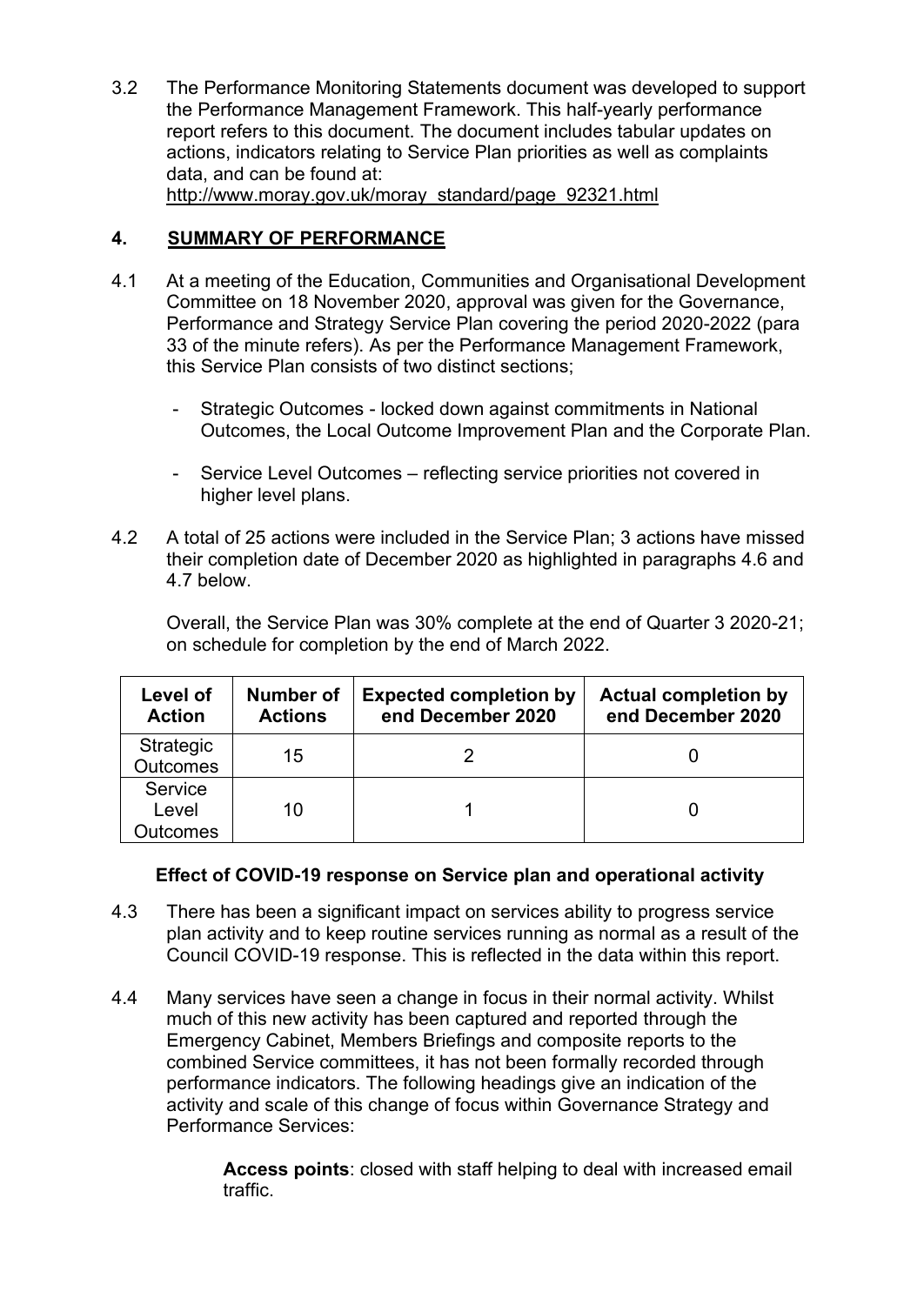**Registrars**: Adapted so that birth and death registration processes are now mostly online with just a brief socially distanced meeting required.

**Research and Information team**: collated large amounts of data for Scottish Government, Councillors and CMT on staffing and on the Councils COVID-19 response.

**Licensing Team**: Coped with a significant increase in support to businesses to navigate their way through constantly changing guidance and restrictions with a significant increase in certain license types as businesses have adapted to the changing landscape.

**The Non-domestic Rates team** assisted in the administration and payment of 2,000 Scottish Government business support grants,

**Contact Centre**: Coped with a marked increase in queries about services which have either stopped or changed. They have taken on both incoming COVID-19 assistance calls and outgoing support calls in relation to self-isolation referred by Public Health Scotland, currently around 100 per week.

**Benefits and Money Advice Teams** have assisted in the distribution of addition school meal payments, Scottish Government food support payments (through the Council's nationally commended Fairer Food fund) and in increase in activity in Scottish Welfare Fund payments.

**The Legal team** have kept essential court, public inquiry and property processes running despite challenges with the availability of other public agencies.

**The Committee Services team** have put an online meeting solution in place with some of the best functionality in Scotland and have adapted to a new committee structure and online clerking.

4.5 Some of these changes will be temporary and some will become permanent, influencing the next suite of performance indicators. Staff should be commended for their commitment and adaptability through a very challenging period.

#### **Strategic Outcomes - successes**

- 4.6 **Governance Review**. Contributing to the Corporate Plan priority 'Financial Sustainability of Moray Council', the Governance Review aims to streamline processes including reviews of committee structures, schemes of delegation and reporting to committees. Taking account of the current situation, a preference for a committee structure for the short term has been determined by elected members at the Full Council on 20 January and this will be reviewed when the covid pandemic situation allows. The final phase of review will be to refresh the Council's second tier governance documents. (**ACTION GSP20-22.Strat-4.1**)
- 4.7 **Revised Service Plans**. As part of the roll-out of the Performance Management Framework, in support of the Corporate Plan priority 'A Sustainable Council: that provides valued services to our communities', the 2020-21 Service Plans were approved by Committee in November with key corporate indicators defined. (**ACTION GSP20-22.Strat-4.3**)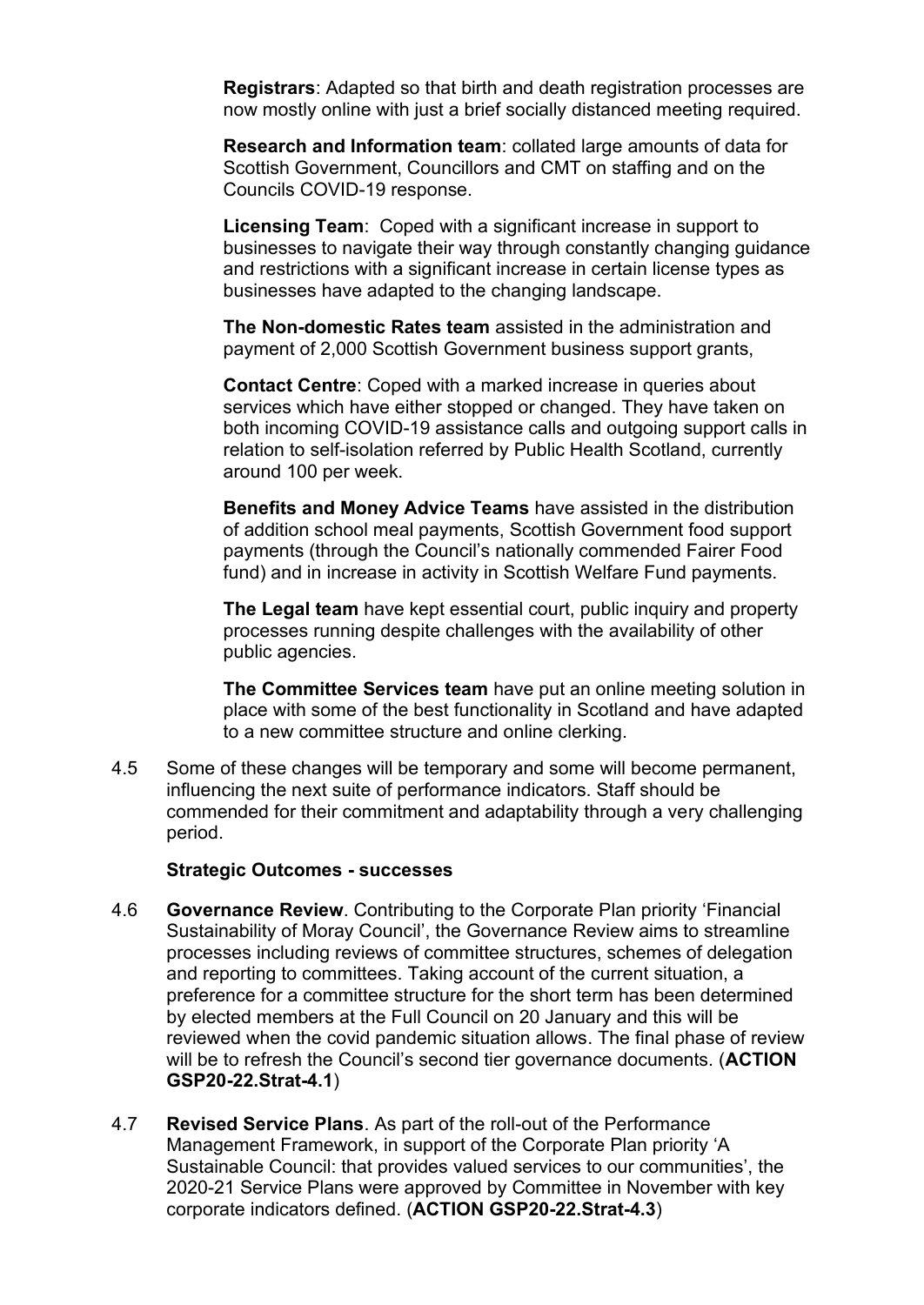#### **Service Level Outcomes - successes**

4.8 The review of the Council's complaints handling procedures is almost complete and a report will be submitted to this committee in March 2021, as scheduled. The final stage of the action is to obtain approval from the Scottish Public Services Ombudsman (SPSO) for the revised policy, which aims to reduce the number of complaints upheld by SPSO for failure to follow the Council's procedure. Training will be provided for staff on the new procedures once they have been approved. (**ACTION GSP20-22.Serv-5.2b**)

#### **Strategic Outcomes – challenges and actions to support**

- 4.9 **Performance Management.** Two of the actions associated with the roll-out of the Performance Management Framework were due to be completed by the end of December 2020. However, the routine collection of performance data was deferred due to reprioritising to support pandemic responses. This has delayed the planned work with service managers to review service performance indicators to improve the outcome focus and identification of key performance measures. During the next quarter work will be undertaken with service managers to review service performance indicators to ensure provision of effective measurement of corporate and service priorities. (**ACTIONS GSP20- 22.Strat-4.2a and 4.2b**)
- 4.10 **Modernisation and Improvement.** Three actions that are planned to improve the service to Moray residents when contacting the Council have not progressed since October 2020 following the departure of the Customer Services Manager. The actions are: the redesign of Customer Services of customer contact/face to face (**ACTION GSP20-22.Strat-4.5a**); the move to "digital first" interactions with customers, where possible (**ACTION GSP20- 22.Strat-4.5b**); and the use of Forres access point as a model to review customer facing service provision in other locations (**ACTION GSP20-22.Strat-4.5c**). Access points have been closed since March 2020 and a change management plan is under development. It is hoped to recruit a replacement Customer Services Manager shortly to continue with this development work.

### **Service Level Outcomes – challenges and actions to support**

4.11 Work on the action to increase the number of services using Sharepoint as their primary document management system did not meet the completion date of the end of December 2020 for 2 reasons. First, the lead officer for this project left the Council in October 2020 and a replacement is being sought. Second, the team has been busy helping with the COVID-19 pandemic response so their efforts have been diverted to other priorities. It is worth noting that the two services that have yet to migrate their files to Sharepoint are education and social work. As these are large services significant resource will be needed to make the planned changes. (**ACTION GSP20-22.Serv-5.7**)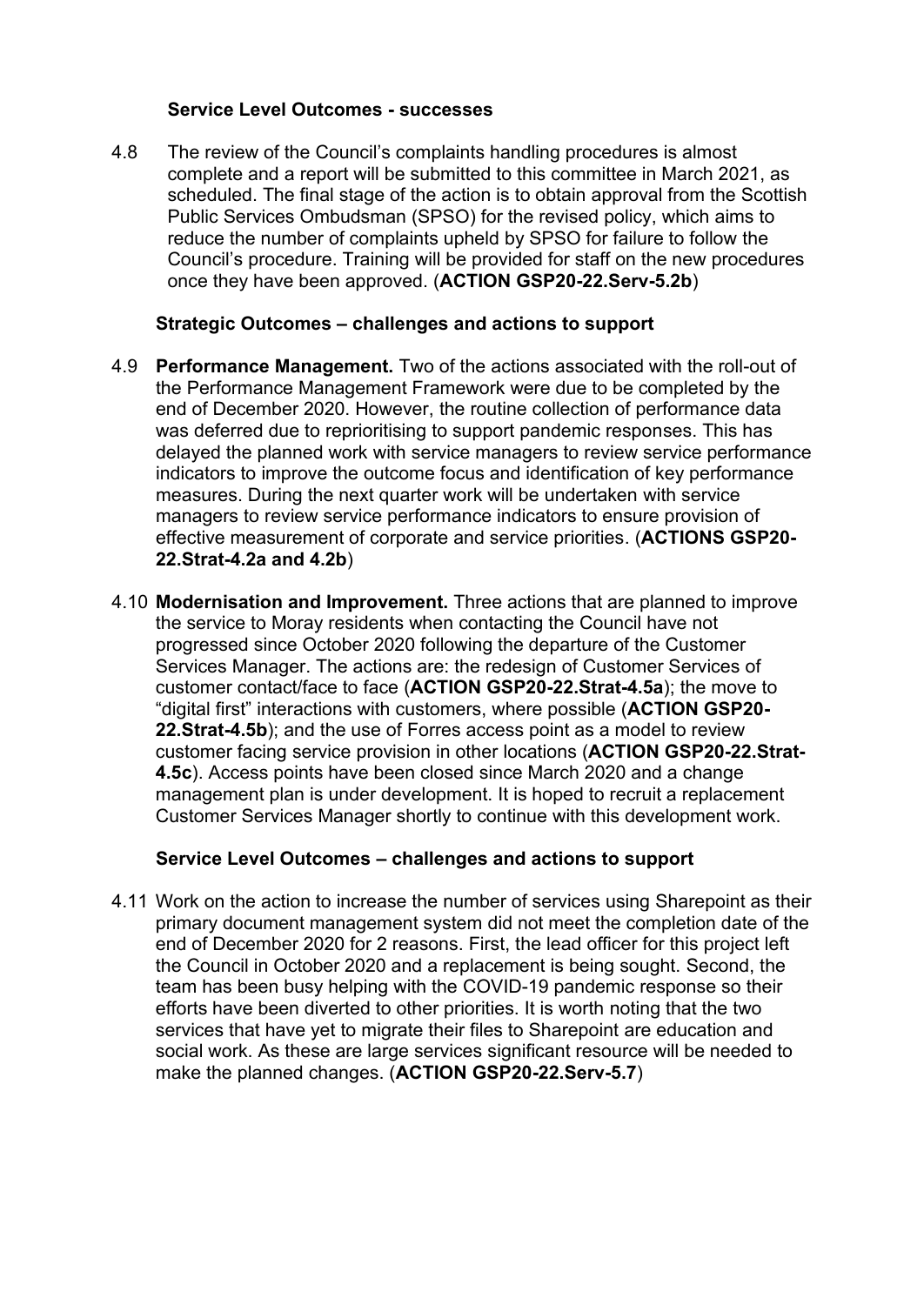# **Operational Indicators – exception reporting**

4.12 Six of the 20 performance indicators were close to, met or exceeded the required standard. Those with the greatest challenges are detailed below:

| Code & Title                                                       | Gauge | Value  | Target |
|--------------------------------------------------------------------|-------|--------|--------|
| CPS059 Percentage of telephone calls answered within 20 seconds    |       | 59.93% | 74%    |
| Code & Title                                                       | Gauge | Value  | Target |
| CPS058 Percentage of telephone calls answered against those rec    |       | 90.17% | 93%    |
| SCM6b Percentage of current year council tax received (cumulative) |       | 79.9%  | 81.6%  |

- 4.13 **Contact Centre**. The target on Customer Services of responding to 93% of all telephone calls received and answering calls within 20 seconds have proved difficult to achieve over the years and it is proposed to review them. They do not necessarily reflect the efficiency of the Contact Centre in dealing with customer queries. As more customers are choosing to contact the Council by email the balance of calls/email/self-service may be a more useful indicator or an indicator to show the level of unnecessary or repeat contacts made, contacts which could have been avoided. (**INDICATOR CPS059**)
- 4.14 The response to the COVID-19 pandemic, along with long term absence and staff recruitment continues to affect the ability to meet this target. Since September the Contact Centre has been responsible for taking inbound Grampian Coronavirus (COVID-19) Assistance Hub calls, with no additional staff, and making outbound calls to people self-isolating due to Positive COVID-19 tests. The calls are to establish whether any help is required and, if eligible, take applications for self-isolation Grants. The outbound calls can be lengthy, taking over 30 minutes, and are not included in the above stats as calls made in support of the Aberdeenshire system are made on mobile phones. (**INDICATOR CPS058**)
- 4.15 **Revenues**. An indication of the financial difficulties that some Moray residents may be experiencing are the slightly reduced levels of Council Tax receipts so far this year. The percentage of tax received so far this year is 79.9% of the expected total, which is 1.7% lower than in 2019-20. (**INDICATOR SCM6b**)
- 4.16 **Committee Services**. In response to the pandemic the Moray Council committee structure was temporarily amended, which meant that from March to December 2020 Committee Services support requirements changed significantly. Consequently, the indicators used to monitor performance were no longer appropriate for the period covered by this report. (**INDICATORS CS001, CS002 & CS003**)

# **Complaints & MP/MSP Enquiries**

4.17 Between March and December 2020, Governance, Strategy and Performance received 9 complaints. 6 were closed during the same period. Of the closed complaints, 5 (83%) were dealt with at the frontline stage and 1 was investigated further. None was escalated. A total of 3 complaints (50%) were upheld. In addition to the complaints received, 37 MP/MSP enquiries covering a variety of issues were dealt with in the same period.